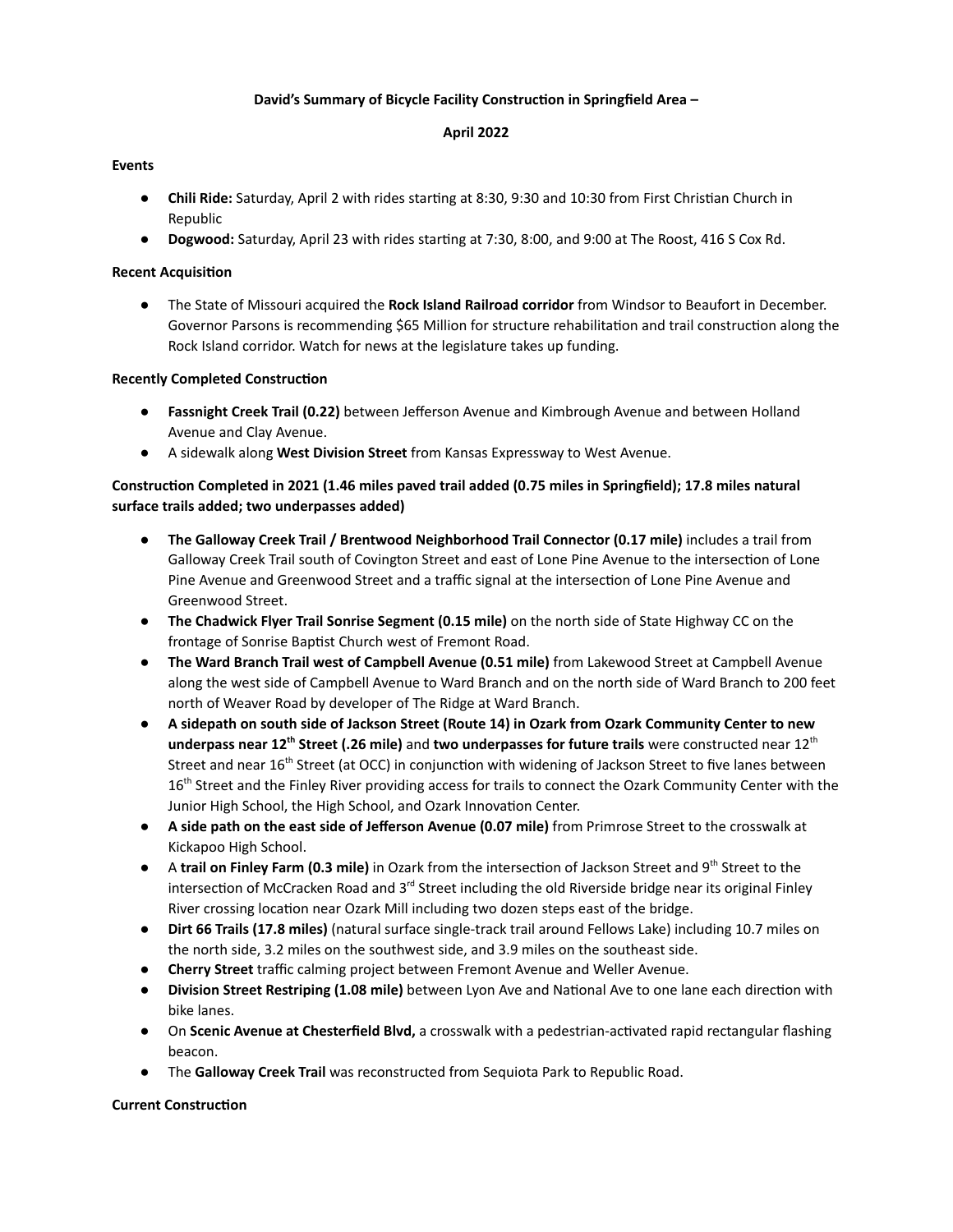- **Fassnight Creek Storm Water Project** is between National Avenue and Virginia Avenue is under construction. Brookside Drive is closed to through traffic between Green Avenue and Kings Avenue through Spring 2022.
- **Central Street** between Clay Avenue and Benton Avenue is open to motor traffic as reconstruction as a complete street as construction continues on a sidewalk on one side and a sidepath on the other.
- **Kansas Expressway** between Republic Road and Plainview Road including a 10-foot sidepath on one side is under construction through 2023.
- **Fellows Lake Dirt 66** ultimately will include 35 miles of single-track trail around Fellows Lake. Current construction which will add 2.0 miles west of Farm Road 197 on the south shore of the north arm and 5.3 miles of trail along the south shore of the south arm with 7.4 miles under design along the shore of the peninsula between the two arms.
- **Cherokee Trail of Tears Trail** is being constructed as a walk-bike trail through Battlefield City Park with connections to public streets west and north of the park.

# **Funded Construction (completion within next year)**

- **Fassnight Trail** between Clay Avenue and the Art Museum will be constructed after completion of the Fassnight Creek reconstruction project.
- **Chadwick Flyer Trail** (4200 ft) at MO Hwy CC and Fremont Road is scheduled for construction in spring 2022.
- **Chadwick Flyer Trail** (500 feet) from Jackson Street bridge to new bridge at Finley Farms is funded.
- **Traffic Calming projects** will be constructed at South Avenue and Pershing Street, Jefferson Avenue and Elm Street, and Benton Avenue and Calhoun Street
- Additional walkway/trail is to be added to **East Commons** (at East Trafficway and National Avenue)

# **Under Design**

- The **Grant Avenue Parkway Project** is in the design process. A design-build team has been selected. Design and right-of-way acquisition will occur through summer of 2022 and construction is expected through summer 2024. Grant Avenue from Walnut Street to Sunshine Street will be reconstructed to include a side path on one side, improved 5-foot sidewalk on other side, underground utilities, landscaping, improved lighting, and other features funded by a BUILD Grant. Get information at https://grantavenueparkway.com/.
- The **Lone Pine Bike Park** west of Galloway Trail between Southern Hills Boulevard and Covington Street is on hold for further review and design. A land use change permitting trails on the property was approved by Planning and Zoning Commission January 13.
- **Division Street** from Fremont Avenue to Glenstone Avenue is to be widened to three lanes with 10-foot sidepath on south side connecting to Jordan Creek Trail and sidewalk on north side
- **Republic Road** between James River Freeway and Fairview Avenue including Campbell Avenue intersection is to be widened to two through lanes east and west, double left turn lanes, right-turn slip lanes, bike lanes, sidewalks and pedestrian signals. Bike lanes are to be extended from James River Freeway to Kansas Avenue.
- **Galloway Road** from Luster Avenue to Lone Pine Avenue is to be widened and levelled including two through lanes and a two-way left turn lane on a curb and gutter street and a sidewalk on one side and a bicycle sidepath on the other side and intersection modifications at each end.
- The bridge on **Main Avenue over Jordan Creek** will be rebuilt including sidewalk and sidepath on roadway surface.
- **Walnut Street bridge over Jordan Creek** is to be replaced including provision for trail along Jordan Creek.
- Fassnight Creek Trail will be extended from Clay Avenue to the Springfield Art Museum in winter/spring 2022.
- City of Republic and Greene County will acquire right-of-way and construct a walk/bike trail along **Elm Street and Farm Road 182** between Matteson Avenue and State Highway ZZ.